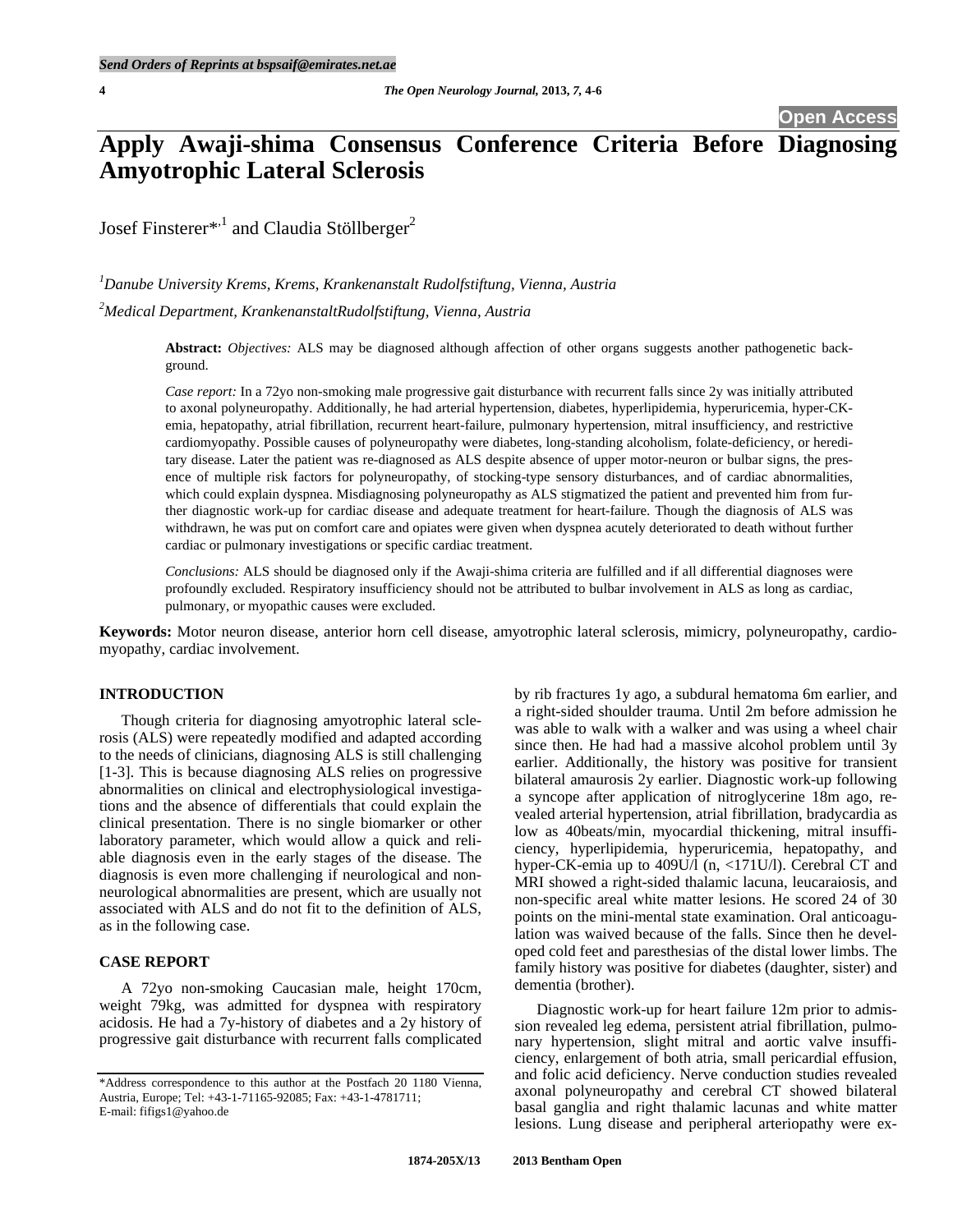#### *Diagnose ALS Only According to Established Criteria The Open Neurology Journal, 2013, Volume 7* **5**

cluded. Neurological investigations 4m prior to admission revealed progression of weakness and wasting, microangiopathy on cerebral CT, but absence of upper motor-neuron signs, bulbar signs, GM1 or GQ1b antibodies, and CSF, videocinematography, and pulmonary abnormalities. Nerve conduction studies revealed severe axonal degeneration. Needle electromyography revealed fibrillations, fasciculations, denervation, re-innervation but no giant potentials in three muscles. The Schallong-test was slightly abnormal. Despite these non-typical findings the patient was diagnosed as having ALS and riluzole was begun.

 On admission the patient was awake and talkative but compromised by dyspnoe. Except for proBNP elevated to 1759pg/nl (n, <278pg/nl) all other serum parameters including HbA1c, renal and liver function parameters, electrolytes, folic acid, vitamin B12, creatine-kinase, and serum lipids were normal. Blood gas analysis showed respiratory acidosis with a maximal pCO2 value of 78mmHg. ECG showed atrial fibrillation. Transthoracic echocardiography revealed normal systolic function, enlarged atria, restrictive filling pattern, and myocardial thickening. Clinical neurologic examination one day after admission revealed left-sided hypoacusis (previous tympanic rupture), temporal disorientation, diffuse weakness of the left arm and distal weakness of the right arm (M4+ to M4-), bilateral weakness with distal predominance of the lower limbs (M4+ to M3-), reduced biceps, triceps and patella tendon reflexes with left-sided predominance, absent Achilles tendon reflexes, fasciculations of the intrinsic hand muscles, stocking-type hypaesthesia and dysaesthesia bilaterally, and gynecomastia. There were neither bulbar nor pyramidal signs. On the third hospital day the patient awaked at night with lung edema but recovered under nitroglycerin, diuretics and morphium. On the next morning he could not be contacted anymore and had severe dyspnea again. A neurologist from outside the hospital recommended "comfort care" why cardiac treatment was discontinued without further examinations and morphium subcutaneously was begun. The patient died a few hours later.

#### **DISCUSSION**

 According to the revised El Escorial [2], the Airlie-House criteria,[3] and the Awaji-shima criteria [1], the diagnosis of ALS requires the presence of upper and lower motor-neuron affection, progression of these abnormalities on clinical, electrophysiologic, or neuropathologic examination and absence of neuroimaging, electrophysiologic, or pathologic evidence of other disease processes that might explain upper or lower motor-neuron degeneration (Table **1**). The presented patient, initially diagnosed as axonal polyneuropathy, did not fulfill the Awaji-shima criteria because of absent upper motor-neuron signs, stocking-type sensory disturbances, and causes other than ALS that could explain respiratory insufficiency. Though he did not fulfill the Awajishima criteria and though treating physicians themselves expressed some doubt about their diagnosis, he was misdiagnosed as ALS on his second neurological presentation and thus received an etiquette, which strongly influenced his outcome.

 Arguments for axonal sensorimotor polyneuropathy in the presented patient are the history (long-term alcohol abuse, diabetes, folate deficiency), the clinical examination (quadruparesis with distal predominance), reduced/absent tendon reflexes, fasciculations, stocking-type sensory disturbances), and the instrumental findings (axonal lesion on nerve conduction studies, neurogenic electromyography). It cannot be definitively excluded, however, that polyneuropathy had a hereditary component since he was abstinent from

# **Table 1. Awaji-shima Consensus Recommendations for the Application of Electrophysiological Tests to Diagnose ALS, as Applied to the Revised El Escorial Criteria (Airlie House 1998) [1]**

| 1. Principles (from the Airlie House criteria)                                                                                                                                                                    |
|-------------------------------------------------------------------------------------------------------------------------------------------------------------------------------------------------------------------|
| The diagnosis of ALS requires                                                                                                                                                                                     |
| $(A)$ the presence of                                                                                                                                                                                             |
| (1) evidence of lower motor neuron (LMN) degeneration by clinical, electrophysiological or neuropathological examination                                                                                          |
| (2) evidence of upper motor neuron (UMN) degeneration by clinical examination; and                                                                                                                                |
| (3) progressive spread of symptoms or signs within a region or to other regions, as determined by history, physical examination, or electro-<br>physiological tests                                               |
| (B) the absence of                                                                                                                                                                                                |
| (1) electrophysiological or pathological evidence of other disease processes that might explain the signs of LMN and/or UMN degeneration, and                                                                     |
| (2) neuroimaging evidence of other disease processes that might explain the observed clinical and electrophysiological signs                                                                                      |
| 2. Diagnostic categories                                                                                                                                                                                          |
| Definite ALS                                                                                                                                                                                                      |
| defined by clinical or electrophysiological evidence by the presence of LMN as well as UMN signs in the bulbar region and at least two spinal regions or<br>the presence of LMN and UMN                           |
| signs in three spinal regions                                                                                                                                                                                     |
| Probable ALS                                                                                                                                                                                                      |
| defined on clinical or electrophysiological evidence by LMN and UMN signs in at least two regions with some UMN signs necessarily rostral to (above) the<br>LMN signs                                             |
| Possible ALS                                                                                                                                                                                                      |
| defined when clinical or electrophysiological signs of UMN and LMN dysfunction are found in only one region; or UMN signs are found alone in two or<br>more regions; or LMN signs are found rostral to UMN signs. |
| Neuroimaging and clinical laboratory studies will have been performed and other diagnoses must have been excluded                                                                                                 |